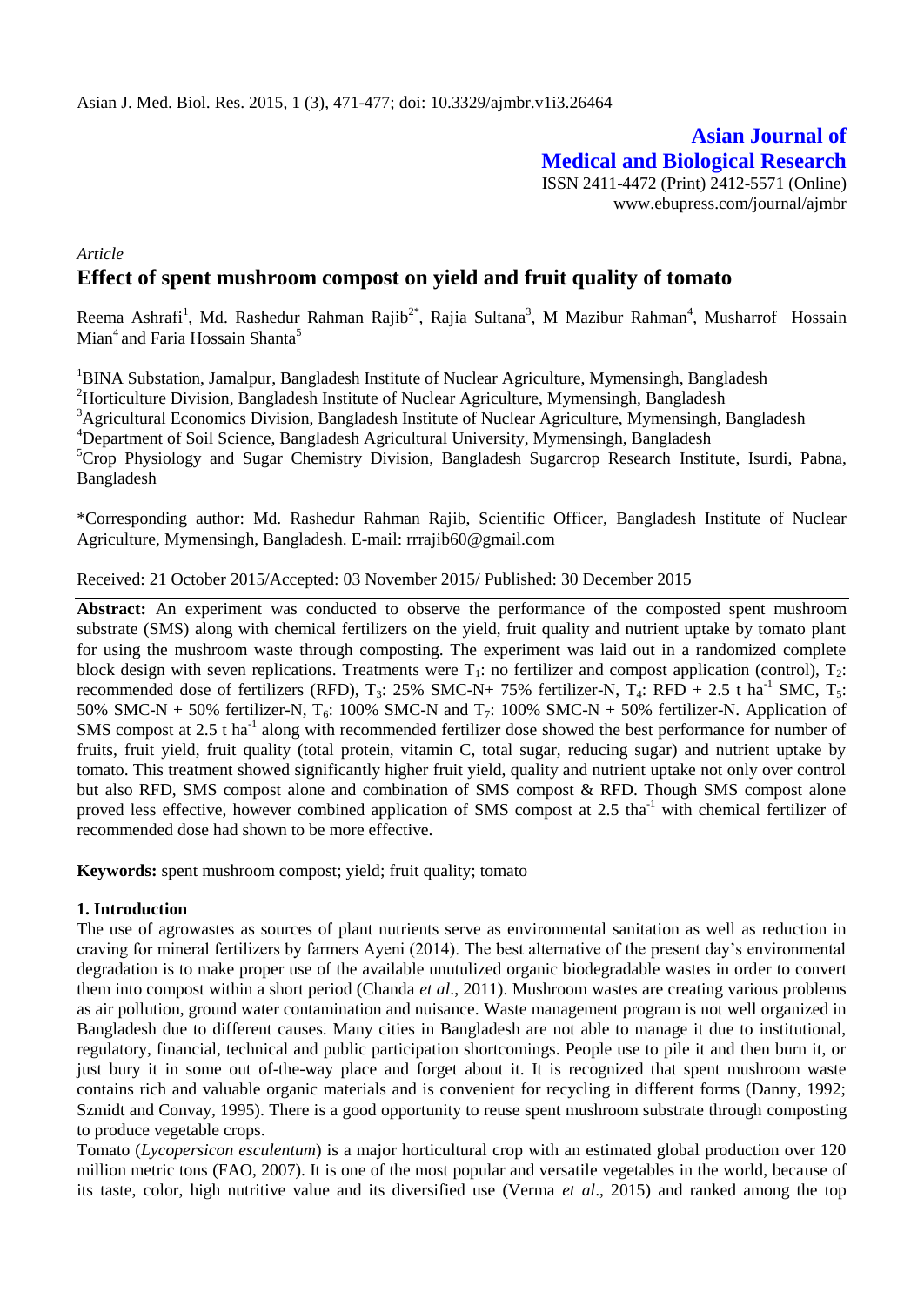vegetables of economic importance. Tomatoes need high levels of nitrogen and phosphorus. It requires nutrients such as N, P, K, Mg, Ca, Na and S for good production. These nutrients are specific in function and must be supplied to the plant at the right time and in the right quantity (Shukla and Naik, 1993). Tomatoes need to grow in soil with heavy organic matter incorporated into it. Tomato plants have high requirement, are heavy feeders, for macro-nutrient elements including potassium and calcium and some micronutrients such as iron, manganese and zinc (Abbasi *et al*., 2002).

Research interest in tropical countries has shifted to the utilization of agro based industrial wastes and farm waste products which if not converted to other economic uses such as fertilizers might pose environmental hazards (Ayeni, 2014). Farmers spend generally excessive amounts of inorganic fertilizers to produce vegetables with high yield (Stewart *et al*., 2005). Continuous use of inorganic fertilizers cause imbalance in soil physicochemical properties and unsustainable crop production (Jeyathilake *et al*., 2006). Organic fertilization is important for providing plant with their nutritional requirements without having an undesirable impact on the environment (Njoroge and Manu, 1999). But organic manures alone are unable to give economic yield. Again huge quantity of organic wastes required for manuring.

It has become necessary to combine different types. It is also necessary to integrate chemical fertilizers into the organic sources to reduce the quantity and enhance nutrient release (Ayeni and Adetunji, 2010). Combination of organic and inorganic fertilizers could produce better yields than organic manure alone. These result agreed with previous findings obtained on onion (Abbey and Kanton, 2004; Gambo *et al*., 2008) and broccoli (Ouda and Mahadeen, 2008). Use of organic manure is limited by the huge quantities needed to meet crop nutritional need, while the use of chemical fertilizer is limited by cost and scarcity (Akanbi *et al.,* 2005). So, there is need to investigate the combined effects of organic fertilizer with inorganic fertilizers and also to find suitable ratio of inorganic fertilizers and compost, which could give an economic yield.

Therefore, the goal of the present study was to devise ways and means for utilization of spent mushroom substrates instead of disposing them as undesirable waste. The study was planned to evaluate the effects of SMS compost with different levels of inorganic fertilizer on tomato and finding out suitable ratio of them which could give an economic yield of tomato.

# **2. Materials and Methods**

# **2.1. Location and time**

Compost of spent mushroom substrate was prepared at the Field Laboratory of the Department of Soil Science, BAU, Mymensingh during April to July 2010. Field experiment was also conducted in the Field Laboratory of the Department of Soil Science, BAU, Mymensingh during November 2010 to March 2011.

# **2.2. Compost preparation**

Spent mushroom substrate was heaped into piles under a cover shed over a 12-week period. The compost pile was turned twice a month for the first 10 weeks and then the materials were allowed to attain maturity over a period of 4 weeks, with no turning. Moisture content of the feed was kept at around  $60 - 70\%$  throughout the composting period by sprinkling adequate quantities of water. The composted material was allowed for curing over a minimum of one month to create more stable compost.

# **2.3. Treatments and experimental design**

There were seven treatments in the experiment and each treatment was replicated 3 times. Treatments were defined according to the different levels of inorganic fertilizer and SMS compost as basal application.

The treatments were as follows:  $T_1$ = No fertilizer and compost application (control)

- $T_2$ = Recommended dose of fertilizers (RFD)
- $T_3 = 25\%$  SMC-N+ 75% fertilizer-N

 $T_4$ = RFD + 2.5 t ha<sup>-1</sup> SMC

 $T_5$ = 50% SMC-N + 50% fertilizer-N

 $T_6 = 100\%$  SMC-N

```
T_7= 100\% SMC-N + 50% fertilizer-N
```
Randomized complete block design (RCBD) with 3 replications of each treatment was laid out. Each plot size was  $5 \text{ m}^2$  (2.5 m long and 2 m wide), with 1 m between blocks and 0.5 m between plots.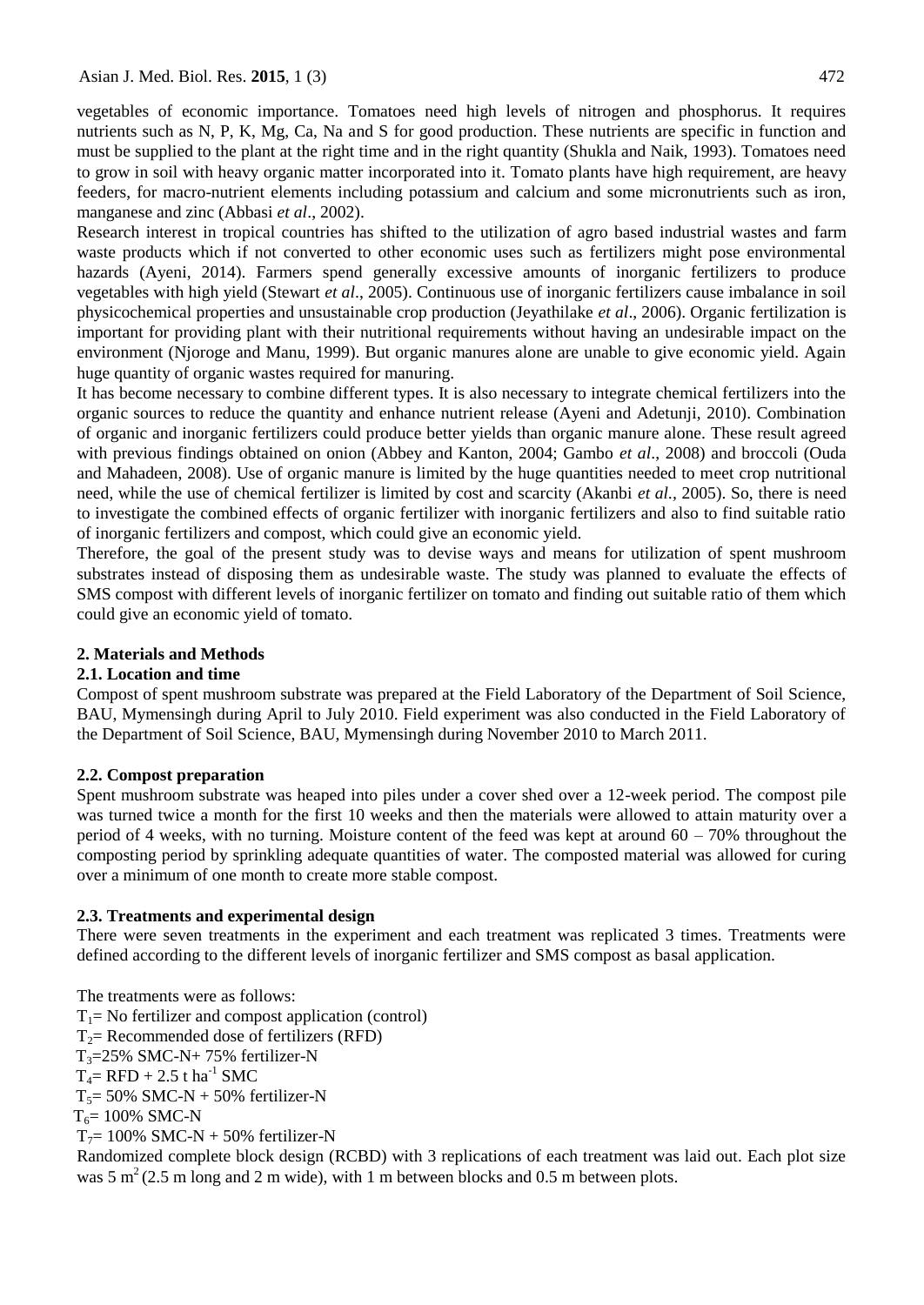## **2.4. Tomato production**

Healthy and uniform sized 25 days' old tomato (*Lycopersicon esculentum;* variety was Ruma) seedlings were transplanted to the experimental plots on 04 November 2010. Spacing of 50 cm between the rows and 50 cm between the plants were maintained. Urea, TSP, MoP, gypsum and zinc oxide were used as sources of N, P, K, S and Zn, respectively. All fertilizers except urea were applied as basal before sowing/planting of the crops. SMC and all fertilizers except urea were applied during final land preparation. Urea was applied in two split applications, the first split at seedling establishment stage and the second at flowering stage. Various intercultural operations were accomplished after seedling emergence for better growth and development of plants such as gap filling, weeding, staking, irrigation and plant protection. Tomato fruits were harvested when they became slightly red. Harvesting was done at 3-4 day intervals whenever necessary. After harvesting, data were collected on number of fruits per plant, fruit weight, fruit yield.

## **2.5. Chemical analysis**

Plant analysis was accomplished to determine N, P, K and S contents. Further biochemical analysis was performed to measure protein, vitamin C and sugar contents.

Digestion of plant samples were done with sulphuric acid and then the digest was estimated by distilling the digest with 10N NaOH followed by titration of the distillate trapped in  $H_3BO_3$  indicator solution with 0.01N H2SO<sup>4</sup> (Page *et al*., 1982). Wet digestion of plant samples with nitric-perchloric acid was performed for the determination of phosphorous, potassium and sulphur. Phosphorus was determined colorometrically using molybdovanadate solution yellow colour method (Yoshida *et al*., 1976) and the S concentration by turbidity method (Chapman and Pratt, 1964). The K concentration in the acid digest was determined directly by flame photometer (Yoshida *et al*., 1976).

## **2.6. Biochemical analysis**

Biochemical analysis for total protein, vitamin C, total sugar and reducing sugar was done following standard methods. The principle of protein estimation is based on estimating the nitrogen content of the material and then multiplying the nitrogen value by 6.25. The estimation of nitrogen was made by micro-kjeldahl method, as described by Jackson (1973). Total sugar content was determined by the Anthrone method as per Dubois *et al*. (1951). Reducing sugar content was determined by following the method of Miller (1972). L-ascorbic acid was extracted with 6% Metaphosphoric acid and was estimated by titrimetric method (Reo, 1954).

### **2.7. Statistical analysis**

Data on the yield and other plant parameters were statistically analyzed using MStat-C computer programme. Means were computed following DMRT at 5% level using the same computer programme (Gomez and Gomez, 1984).

### **3. Results**

### **3.1. Number of fruits per plant**

Application of spent mushroom compost (SMC) with or without chemical fertilizers greatly affected the amount of fruits per plant (Table 1). The result revealed that the highest fruit number per plant in treatment  $T_3$ (68) which was statistically identical to treatment  $T_2$  (67),  $T_4$  (65) and  $T_7$  (65). The lowest fruit number per plant was obtained from control  $(T_1)$  treatment (23).

# **3.2. Fruit weight**

Average fruit weight is presented in Table 1. The largest tomatoes were recorded in control  $(T_1)$  treatment (24.5) g) which was statistically similar to  $T_4 (RD + 2.5 t \text{ ha}^{-1}$  compost) treatment (22.2 g). The smallest tomato fruits were found in  $T_7$  (Compost 100% + N 50%) treatment (15.5 g). Average fruit weight ranged from 15.5 to 24.5 g over the treatments.

# **3.3. Fruit yield**

Fruit yield of tomato was significantly influenced by the application of spent mushroom compost (SMC) with or without chemical fertilizers (Table 1). Treatment  $T_4$  (SMC at 2.5 t ha<sup>-1</sup> along with RFD) recorded significantly higher fruit yield (46.0 t ha<sup>-1</sup>) followed by the treatment  $T_3$  (75% N through chemical fertilizer +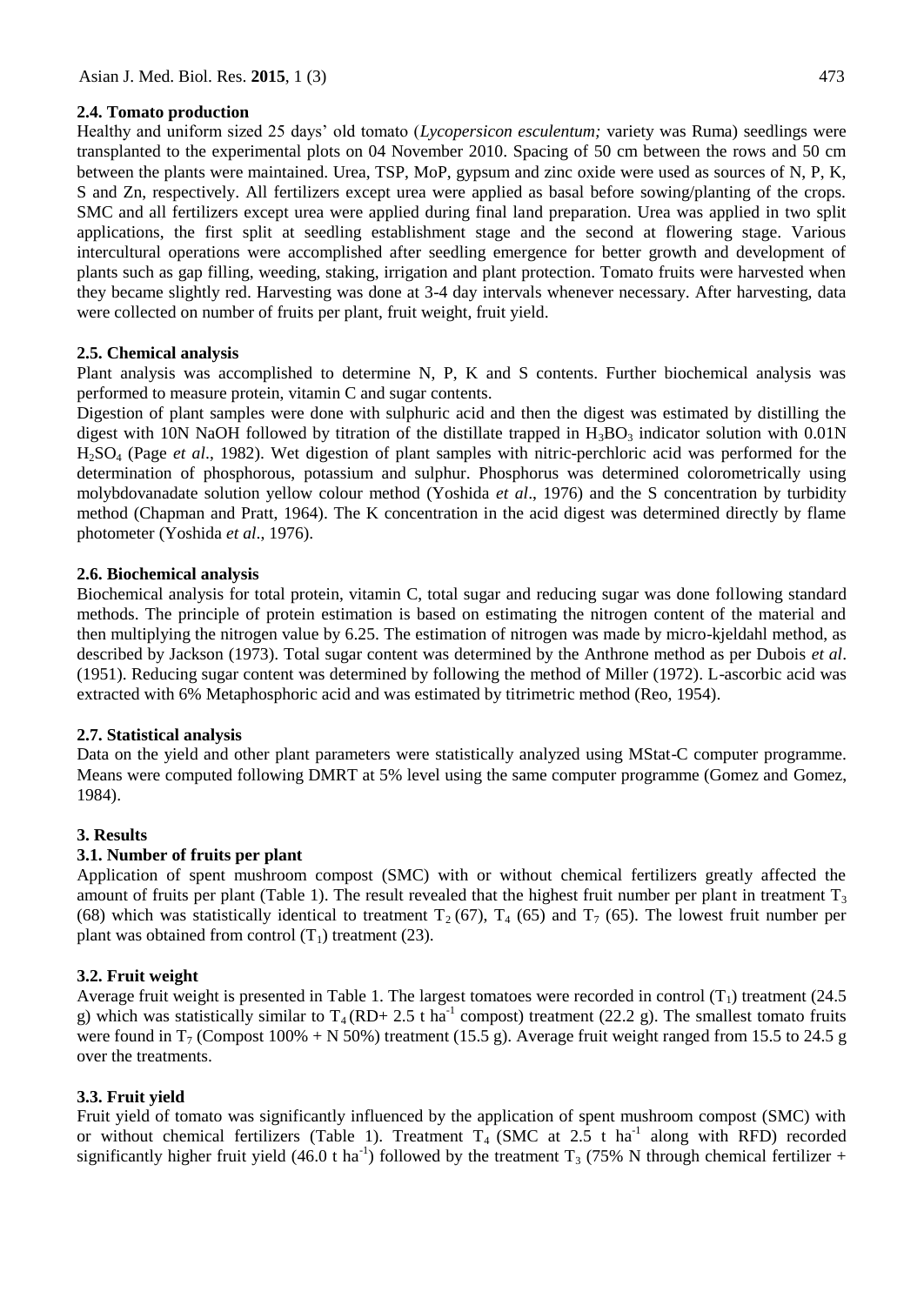25% N through SMC) (42.6 t ha<sup>-1</sup>) and  $T_2$  (RFD) (41.5 t ha<sup>-1</sup>). The lowest yield was recorded in control treatment  $(T_1)$  (20.5 t ha<sup>-1</sup>). Fruit yield was found to vary from 20.5 t ha<sup>-1</sup> to 46.0 t ha<sup>-1</sup> across the treatments.

| <b>Treatments</b>                            | <b>Number of fruits</b><br>(no. plant <sup>1</sup> ) | Average weight<br>of fruit $(g)$ | Fruit yield<br>$(t \text{ ha}^{-1})$ |
|----------------------------------------------|------------------------------------------------------|----------------------------------|--------------------------------------|
| $T_1$ : Control                              | 23c                                                  | 24.5a                            | 20.5 f                               |
| $T_2$ : RFD                                  | 67 a                                                 | $19.1 \text{ cd}$                | 41.5 <sub>b</sub>                    |
| $T_3$ : 25% SMC-N + 75% fertilizer-N         | 68 a                                                 | 19.5c                            | 42.6 <sub>b</sub>                    |
| $T_4$ : RFD + 2.5 t ha <sup>-1</sup> compost | 65 a                                                 | $22.2$ ab                        | 46.0a                                |
| $T_5$ : 50% SMC-N + 50% fertilizer-N         | $59$ ab                                              | 21.0 <sub>bc</sub>               | 37.2c                                |
| $T_6$ : 100% SMC-N                           | 51 b                                                 | 16.9 de                          | 25.7e                                |
| $T_7$ : 100% SMC-N + 50% fertilizer-N        | 65 a                                                 | 15.5 e                           | 34.3 d                               |
| CV(%)                                        | 11.64                                                | 6.60                             | 4.48                                 |
| $SE(\pm)$                                    | 3.83                                                 | 0.75                             | 0.92                                 |

**Table 1. Effects of spent mushroom compost on the growth and yield of tomato (field experiment).**

Values having same letters in a column do not differ significantly at 5% level by DMRT.  $**=$  Significant at 1% level. CV = Coefficient of variation

### **3.4. Fruit quality of tomato**

From the data in Table 2, it appears that application of SMC at different amounts with different combinations positively influenced the fruit quality of tomato. Recommended dose of fertilizers application with  $2.5$  t ha<sup>-1</sup> compost  $(T_4)$  showed the highest protein content (13.2%) and Vit C (25.4 mg Vit C  $100g^{-1}$ ) with statistically similar Vit C content of  $T_3$  (25.0 mg Vit C 100g<sup>-1</sup>). Total sugar and reducing sugar were found highest in treatment  $T_3$  (4.08%) and  $T_5$  (0.540%), respectively with statistically similar result of treatment  $T_4$  (3.96%) for total sugar and  $T_2(0.503\%)$ ,  $T_3(0.487\%)$ ,  $T_4(0.533\%)$  and  $T_6(0.492\%)$  for reducing sugar.

|  | Table 2. Effects of spent mushroom compost on tomato fruit quality (Field experiment). |  |  |
|--|----------------------------------------------------------------------------------------|--|--|
|  |                                                                                        |  |  |

| <b>Treatments</b>                            | Total protein $(\%)$ | Vit C<br>$(mg$ Vit C $100g^{-1}$ ) | <b>Total sugar</b><br>$($ %) | Reducing<br>sugar $(\% )$ |
|----------------------------------------------|----------------------|------------------------------------|------------------------------|---------------------------|
| $T_1$ : Control                              | 10.2c                | 15.6d                              | 3.28c                        | 0.430 b                   |
| $T2:$ RFD                                    | 11.2 <sub>bc</sub>   | 23.0 <sub>b</sub>                  | $3.76$ ab                    | 0.503a                    |
| $T_3$ : 25% SMC-N + 75% fertilizer-N         | 10.9 <sub>bc</sub>   | 25.0a                              | 4.08a                        | 0.487a                    |
| $T_4$ : RFD + 2.5 t ha <sup>-1</sup> compost | 13.2a                | 25.4a                              | 3.96a                        | 0.533a                    |
| $T_5$ : 50% SMC-N + 50% fertilizer-N         | $11.9$ abc           | $21.2$ bc                          | 3.57 <sub>bc</sub>           | 0.540a                    |
| $T_6$ : 100% SMC-N                           | 10.9 <sub>bc</sub>   | 19.7c                              | 3.38c                        | 0.492 a                   |
| $T_7$ : 100% SMC-N + 50% fertilizer-N        | $12.5$ ab            | 13.8d                              | 2.41d                        | 0.410 b                   |
| CV(%)                                        | 8.45                 | 5.31                               | 4.84                         | 5.51                      |
| $SE(\pm)$                                    | 0.56                 | 0.63                               | 0.10                         | 0.05                      |

Values having same letters in a column do not differ significantly at 5% level by DMRT.  $* =$  Significant at 5% level and  $** =$ Significant at  $1\%$  level.  $CV = Coefficient of variation$ 

# **3.5. Nutrient uptake by tomato fruit**

Different treatments significantly affected the uptake of N, P, K and S by tomato (Table 3). The N uptake was increased due to the effects of different treatments of SMC. Among the treatments, significantly higher N uptake (136 kg ha<sup>-1</sup>) was observed in T<sub>4</sub> treatment followed by T<sub>3</sub> and T<sub>2</sub> showing the values of 104 kg ha<sup>-1</sup> and 104 kg ha<sup>-1</sup>, respectively. The highest P uptake was with treatment T<sub>6</sub> (24.62 kg ha<sup>-1</sup>) followed by treatment T<sub>5</sub> (23.73 kg ha<sup>-1</sup>) and treatment  $T_4$  (23.01 kg ha<sup>-1</sup>). The highest K and S uptake were recorded in  $T_4$  with the values of 191 kg ha<sup>-1</sup> and 17.49 kg ha<sup>-1</sup>, respectively. In all cases of nutrient uptake (N, P, K & S), the control treatment  $(T_1)$  showed the lowest uptake with the values of 47 kg ha<sup>-1</sup>, 6.72 kg ha<sup>-1</sup>, 83 kg ha<sup>-1</sup> and 6.23 kg ha<sup>-1</sup> for N, P, K and S, respectively.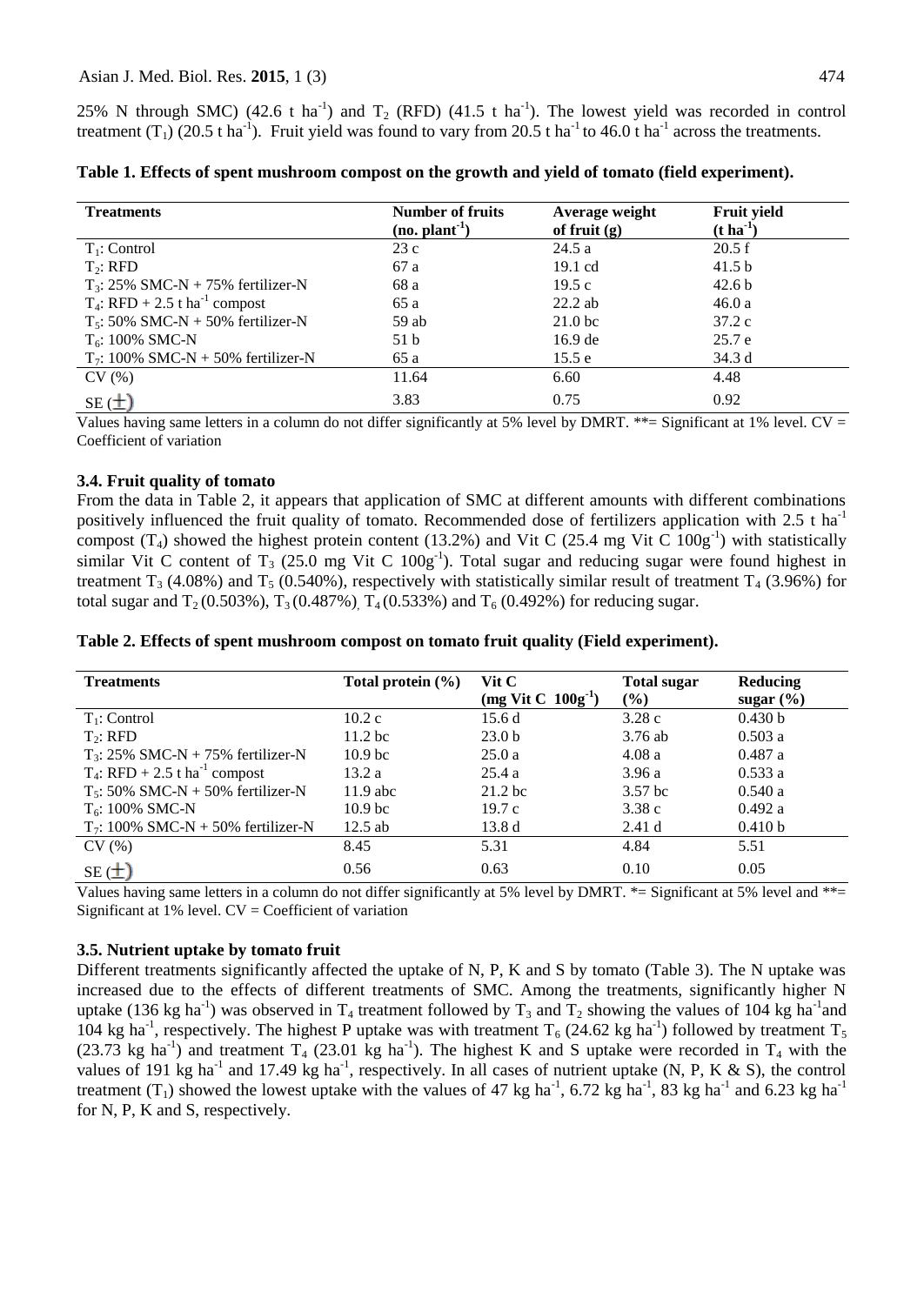| <b>Treatments</b>                            | Nutrient uptake $(\text{kg ha}^{-1})$ |            |                  |            |
|----------------------------------------------|---------------------------------------|------------|------------------|------------|
|                                              | N                                     | D          | Κ                | S          |
| $T_1$ : Control                              | 47d                                   | 6.72e      | 83c              | 6.23d      |
| $T_2$ : RFD                                  | 104 <sub>b</sub>                      | 14.91 d    | 144 b            | 9.58c      |
| $T_3$ : 25% SMC-N + 75% fertilizer-N         | 104h                                  | 21.42 bc   | 181 a            | $15.64$ ab |
| $T_4$ : RFD + 2.5 t ha <sup>-1</sup> compost | 136 a                                 | $23.01$ ab | 191 a            | 17.49a     |
| $T_5$ : 50% SMC-N + 50% fertilizer-N         | 99 b                                  | $23.73$ ab | 174 a            | 13.71 h    |
| $T_6$ : 100% SMC-N                           | 62c                                   | 24.62a     | 133 b            | 9.11c      |
| $T_7$ : 100% SMC-N + 50% fertilizer-N        | 96 b                                  | 19.74c     | 145 <sub>b</sub> | 9.36c      |
| CV(%)                                        | 6.69                                  | 8.20       | 6.68             | 12.72      |
| $SE(\pm)$                                    | 3.579                                 | 0.907      | 5.794            | 0.852      |

**Table 3. Effects of spent mushroom compost on nutrient concentration and uptake of tomato (field experiment).**

Nutrient uptake was calculated on dry basis, tomato contained 86% water. Values having same letters in a column do not differ significantly at 5% level by DMRT. \*= Significant at 5% level and \*\*= Significant at 1% level. CV = Coefficient of variation

#### **4. Discussion**

The effects of SMS compost alone and combination with inorganic fertilizer at different levels on tomato were evaluated to find suitable ratio of them which could give an economic yield of tomato.

Application of SMS compost at 2.5 t ha<sup>-1</sup> with RFD showed significantly higher fruit yield over control yield and also over RFD, combination of RFD with SMC and SMC. 2.5 t ha<sup>-1</sup> SMC with RFD produced higher fruit yield along with higher number of fruits per plant. Baniuniene and Zekaite (2008) reported that application of enriched compost in conjunction with inorganic fertilizer increased rice productivity and enhanced soil fertility status than recommended fertilizer application alone. Addition of suitable organic manure improves the soil physical and chemical properties which encourage better root development, increased nutrient uptake and water holding capacity which leads higher fruit yield and better fruit quality (Suge *et al*., 2011). Organic manure activates many species of living organisms which release phytohormones and may stimulate the plant growth and absorption of nutrients (Arisha *et al.,* 2003). Organic inputs alone will not meet the nutritional needs of crops because they contain a comparatively less quantity of nutrients compared to inorganic fertilizers, the need to integrate the two forms in order to achieve better crop yield. Organic manure alone is unable to give higher economic yield (Seran *et al*. 2010).

SMS compost possesses the quality of good soil amendment for raising healthy vegetable crops tomato when applied with recommended dose of chemical fertilizers. When organic manure was applied with chemical fertilizer more nutrient uptake occurred in the plant system and so more plant biomass was recorded (Kavita and Subramanian, 2007). Jonathan *et al*. (2011) reported that SMS compost of *Pleurotus pulmonarius* mixed with depleted garden soil generally enhanced all the variables of growth considered when compared with control and significantly promoted height, stem girth, number of leaves, flowers and fruit production in all the vegetables investigated. Integrated use of organic manure and chemical fertilizers resulted in higher yield of onion in comparison with the exclusive application of chemical fertilizers (Jeyathilake *et al*., 2006). Seran *et al*. (2010) also reported that combination of organic and inorganic fertilizers could produce better yields than organic manure alone. Akanbi *et al*. (2005) observed a great increase in yield of tomato when nitrogen fertilizer was combined with compost manure.

Application of SMS compost at 2.5 t ha<sup>-1</sup> plus RFD also produced higher quality tomato fruit. Total protein, vitamin C, total sugar and reducing sugar contents of tomato fruit and potato tuber were found the highest in this treatment. This result is supported by the result of Ahlawat and Sagar (2007) who stated that composted SMS improved the firmness and ascorbic acid content. They also reported that mixing of soil with recomposted SMS enhanced the tomato quality with respect to higher fruit weight, ascorbic acid content, dry matter, total soluble solids and acidity. The composted SMS has been found to be a good growing medium for the vegetables and field crops and has shown multifaceted utilities in improving the yield and quality of the crop.

Organic fertilizer supplemented with chemical fertilizer treated plants exhibited better results than the plants treated separately with different fertilizers treated plants (Chanda *et al.*, 2011). Integrated use of organic and inorganic nutrient source of N is advantageous over the use of inorganic fertilizer alone. Use of organics could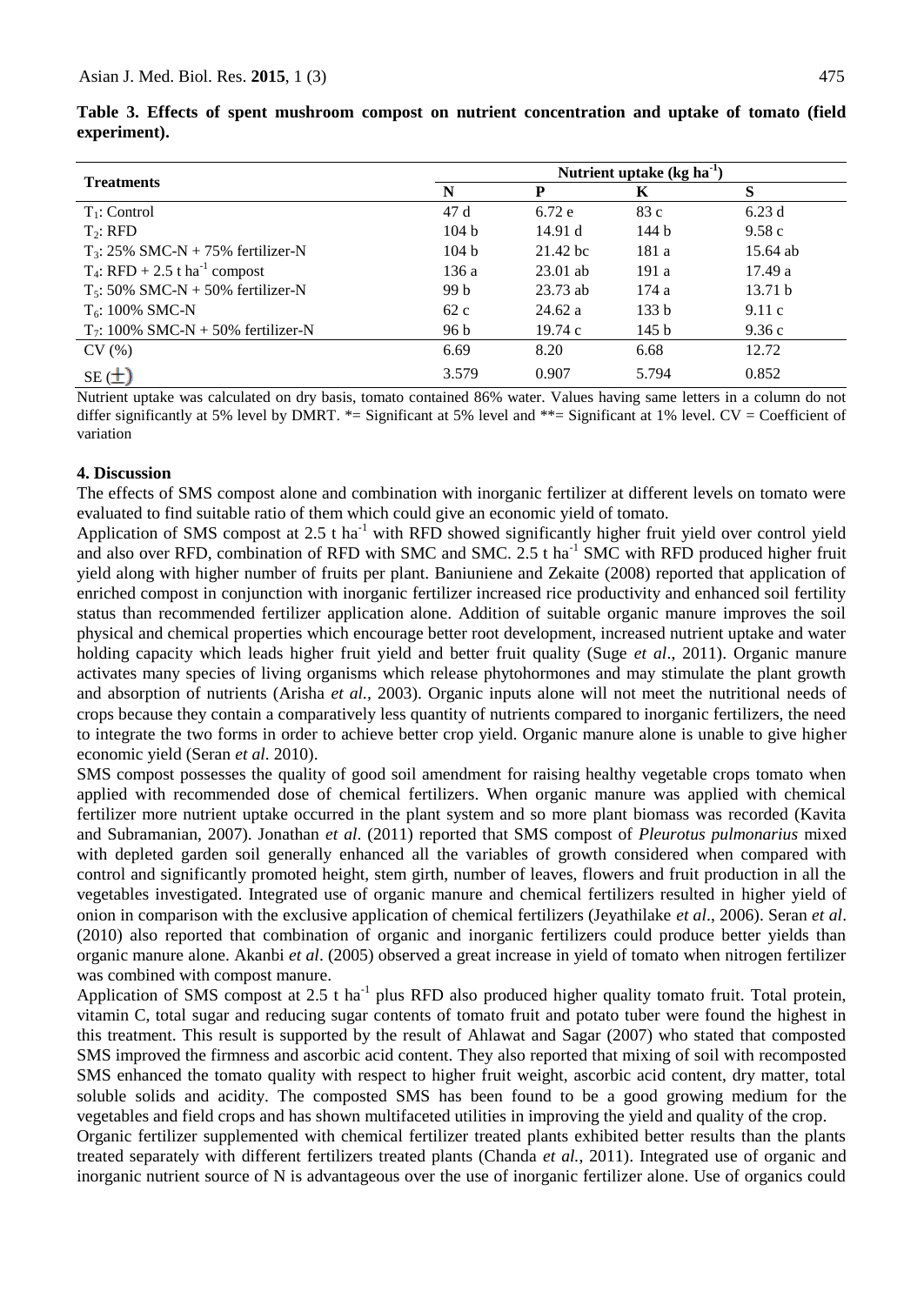Asian J. Med. Biol. Res. **2015**, 1 (3) 476

enhance efficiency of chemical fertilizer (Dulal and Roy, 1995). Combination of organic and inorganic nutrient sources result into synergy and improved conservation and synchronization of nutrient release and crop demand, leading to increased fertilizer efficiency and higher yields (Vanlauwe *et al*., 2002). Integration of organic and inorganic nutrient inputs could be considered as a better option instead of only inorganic fertilizer to increase fertilizer use efficiency and to maintain more balanced nutrient supply.

#### **5. Conclusions**

It can be concluded from the study that the reuse of spent mushroom substrate can be a value-added process, manuring vegetable crops. Combined application of SMS compost at the rate of 2.5 t ha<sup>-1</sup> and recommended inorganic fertilizer could give higher yield of tomato along with high quality. The inorganic fertilizers appear to have compensated with slow release of nutrients from the compost and their combined effects would have increased the yield.

#### **Acknowledgements**

The principal author, Reema Ashrafi along with others are thankful to the Department of Soil Science, Bangladesh Agricultural University for their technical assistance.

#### **Conflict of interest**

None to declare

#### **References**

- Abbasi PA, J Al-Dahmani, F Sahin, HAJ Hoitink and SA Miller, 2002. Effect of compost amendments on disease severity and yield of tomato in conventional and organic production systems. Plant Dis., 86: 156- 161.
- Abbey L and RAL Kanton, 2004. Fertilizer type, but not time of cessation of irrigation, affect onion development and yield in a semi arid region. Journal of Vegetable Crop Production, 9: 41-48.
- Ahlawat OP and MP Sagar, 2007. Management of spent mushroom substrate. Technical Bulletin, National; Rsearch Centre for Mushroom (ICAR), Chambaghat, Solan, India.
- Akanbi WB, MO Akande and JA Adediran, 2005. Suitability of composted maize straw and mineral nitrogen fertilizer for tomato production. Journal of Vegetable Science, 11: 57-65.
- Arisha HME, AA Gad and SE Younes, 2003. Response of somew pepper cultivars to organic and mineral nitrogen fertilizer under sandy soil conditions. Zagazig Journal Agriculture Research, 30: 1875-1899.
- Ayeni LS, 2014. Effect of manufactured organic fertilizers on soil chemical properties and yield of tomato (Lycopersicum lycopersicon) in Alfisol, Southwestern Nigeria. Molecular Soil Biology, 5: 1-6.
- Ayeni LS and MT Adetunji, 2010. Integrated application of poultry manure and mineral fertilizer on soil chemical properties, nutrient uptake, yield and growth components of maize. Nature and Science, 8: 60-67.
- Baniuniene A and V Zekaite, 2008. The effect of mineral and organic fertilizers on potato tuber yield and quality. Latvian Journal of Agronomy, 11: 202-206.
- Chanda GK, G Bhunia and SK Chakraborty, 2011. The effect of vermicompost and other fertilizers on cultivation of tomato plants. Journal of Horticulture and Forestry, 3: 42-45.
- Chapman CA and PF Pratt, 1964. Methods of Analysis for Soil, Plant and Water. Division of Agricultural Science, University of California, USA.
- Danny LR, 1992. Commercial mushroom production. Horticultural Research Institute of Ontario Vineland Station. Ontario Ministry of Agriculture and Food Publication, 350: 37-38.
- Dubois M, KA Gills, JK Hamilton, PA Robers and F Smith, 1951. A colorimetric method for the determination of sugars. Nature, 168: 167.
- Dulal R and R Roy, 1995. Integrated nutrition systems. Report of an expert consultation held in Rome Italy, 13- 15 Dec. 1993. FAO Fertilizer and Plant Nutrition Bulletin.
- FAO (Food and Agriculture Organization), 2007. FAOStat, core production 2005. Available at <http://faostat.fao.org/site/340/default.aspx> accessed on 26.01.2012.
- Gambo BA, MD Magaji, AI Yakubu and AU Dikko, 2008. Effects of farmyard manure, nitrogen and weed interference on the growth and yield of onion (Allium cepa L.) at the Sokoto Rima valley. Journal of Sustainable Development in Agriculture and Environment, 3: 87-92.